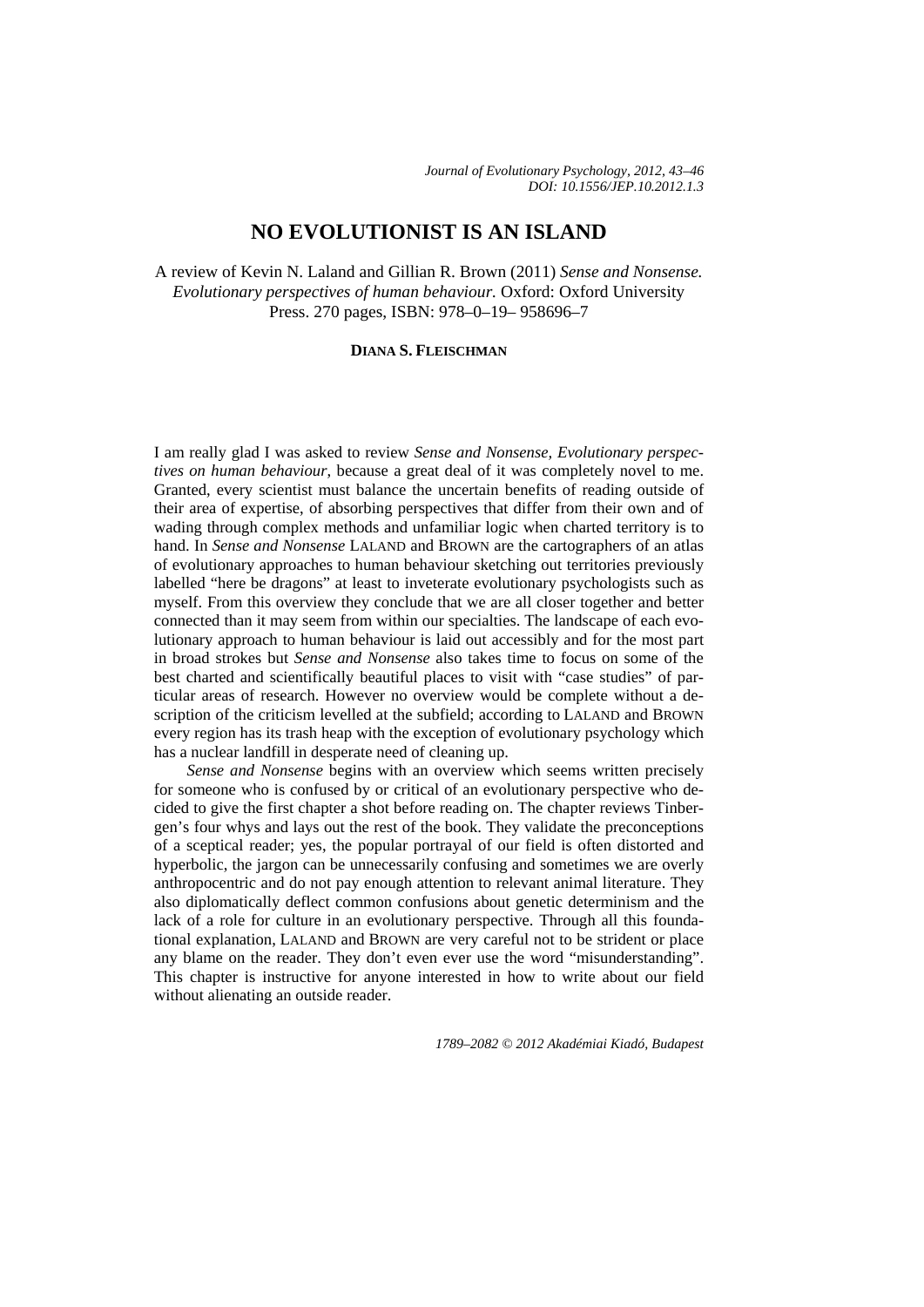Chapter 2, "A history of evolution and human behaviour" goes over some familiar territory including Darwin, Wallace and the foundations of ethology. LALAND and BROWN also introduce a reader who may be well versed in this history to new material including the earliest incarnations of the nature–nurture debate between psychologists, behaviorists and ethologists. They devote more space than other reviews I have read to racism, eugenics and social Darwinism introducing the moral quandaries belying the application of evolutionary theory and including early evolutionists who fought for more progressive moral standards.

Chapter 3, "Human Sociobiology" reviews some key concepts like the gene's eye view, kin selection, and parent–offspring conflict. Moving on to the human sociobiology debate, the chapter describes the personalities involved including E.O. Wilson, the oft maligned author of *Sociobiology* and biologist and harsh critic Richard Lewontin, who I have seen dismissively caricatured many times. The following passage demonstrates how Laland and Brown navigate the middle ground in the debate:

"Wilson was the kind of scientist who relished the challenge of major problems, saw the big picture, and constantly wanted to push fields forward by developing and synthesizing new theory. In contrast, Lewontin was much more cautious, suspicious of sweeping statements and unsupported speculation, and deeply sensitive to how vulnerable biological arguments are to abuse. For Lewontin, science had to be as correct as possible because mistaken scientific theories lent themselves to political abuse" (p. 63).

The chapter expounds greatly on the criticism of sociobiology from reductionism and genetic determinism to prejudice and storytelling. Finally they air the grievances that social scientists had with sociobiology stating that

"for most social scientists, the real problem with sociobiology... was that too much human sociobiology was dilettante. In their enthusiasm, human sociobiologists capriciously flitted from one topic to the next often concocting superficial stories without ever stopping to develop a solid understanding of the topic, read the social science literature or consider alternative non-evolutionary explanations".

I can identify with early sociobiologists swept away with evolutionary thought and the above criticism, however I dispute that there is such a thing as a nonevolutionary explanation at the ultimate or functional level of analysis. Similar criticisms about not considering "non-evolutionary explanations" are levelled at evolutionary psychology in Chapter 5.

Chapter 4 on Human Behavioural Ecology (HBE) is introduced as a perspective that sees humans as more flexibly adaptive than evolutionary psychology (EP); these chapters can usefully be compared and contrasted to reveal imbalance in the book's approach. For instance, the case studies focusing on specific areas of research are approached fairly uncritically in the HBE chapter compared to the case studies in the EP chapter. The authors say of the inability of a model of optimal for-

*JEP 10(2012)1*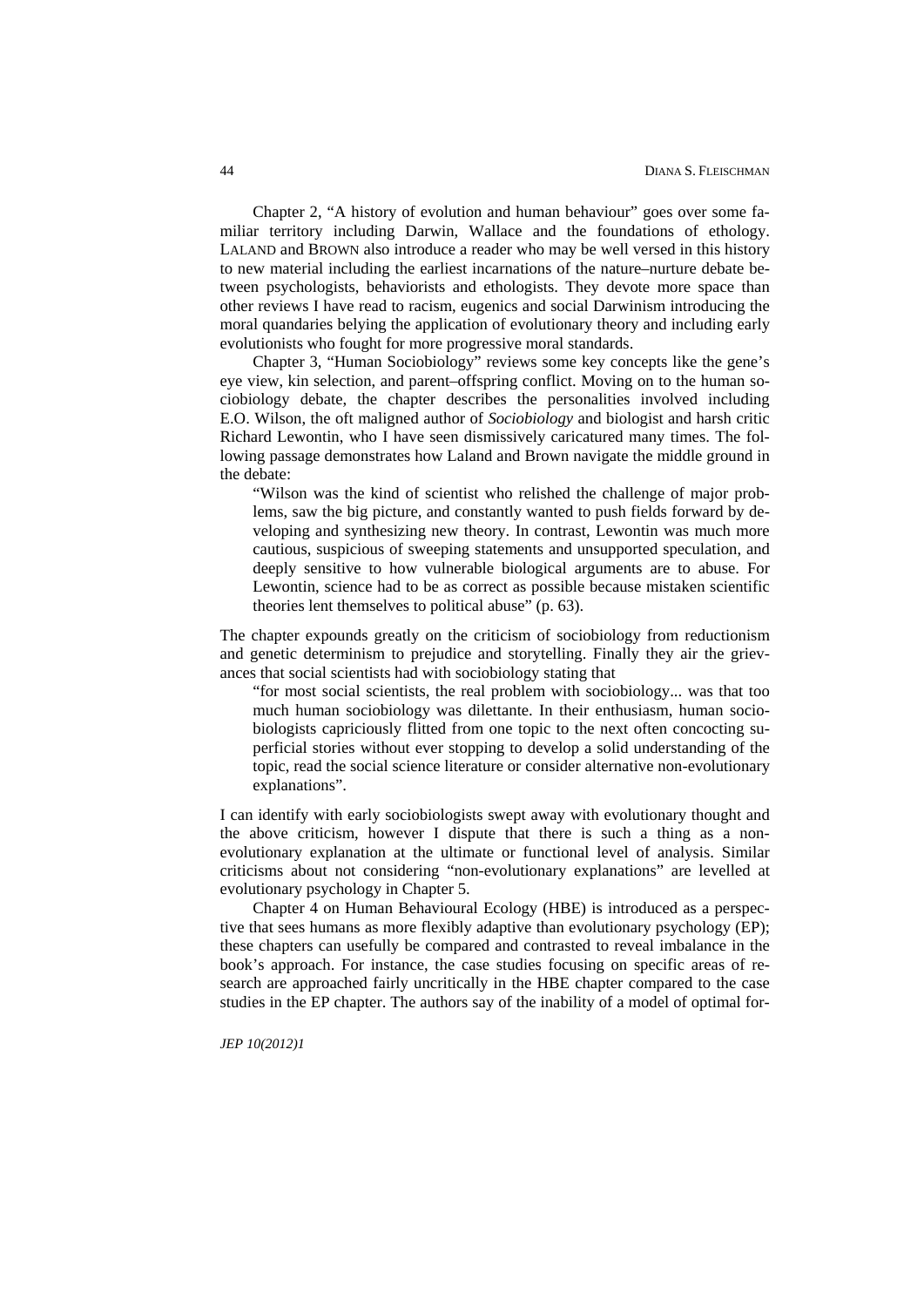aging size in Inuit populations to predict "when the data do not fit the assumptions of a simple model, the lack of fit can often be very informative in pointing out what might actually be going on" (p. 84). However in a case study of BUSS's study on sex differences in mate preferences (BUSS, ABBOTT, ANGLEITNER and ASHERIAN 1990) LALAND and BROWN are less charitable pointing to chastity, the most culturally variable of the sex differences, as an indication that sex differences are not as important as culture without further mentioning that in no culture did females express a greater preference for chastity than males.

A case study in HBE covers research showing that wealth is related to number of offspring in preindustrial societies but not compellingly in postindustrial societies (although LALAND and BROWN devote a generous amount of space to caveats). In my mind this result has always been a fundamental problem in the idea that there isn't much adaptive lag, "the discrepancy between past and current environments [that] may produce a mismatch between behaviour and the environment" (p. 97). However, LALAND and BROWN repeatedly express scepticism about adaptive lag stating that "humans are particularly adept at constructing their niche... it is even conceivable that the modern worlds has been fashioned by us to suit our psychological... adaptations, a hypothesis that would mean that the amount of 'adaptive lag' has been greatly overestimated" (p. 99).

LALAND and BROWN are very critical of the concept of the "environment of evolutionary adaptedness" (EEA) and other fundamentals of evolutionary psychology like domain specificity. With regard to TOOBY and COSMIDES definition of the EEA (1990), LALAND and BROWN ask "How can one compute a 'statistical composite' of all the relevant environments encountered by our ancestors and weight them accordingly?" (p. 125, although similar scepticism is not levelled against complex optimality models in HBE). They further suggest, "In principle, EEA supporters should carry out a phylogenetic analysis of the traits of ancestral humans to determine the earliest known ancestor that exhibited a particular trait." They also critique how evolutionary psychologists define adaptation, seemingly rejecting the idea that evidence for function and design (e.g. SCHMITT and PILCHER 2004) is adequate and proposing that evidence for genetic variation, heritability and relationship to fitness are fundamental to establishing that a characteristic (in this case fluctuating asymmetry) is the result of sexual selection. It is unclear if they are suggesting that the entire foundation of EP is faulty. They do have favourable things to say about homicide and disgust research that have not directly examined heritability or fitness. Some painful truths are also uncovered, for instance the fact that some evolutionary psychologists may "cheat" and make predictions about details of a psychological mechanism that are already known to exist (although they never name names). Regardless of the fact that I wish the authors had been a bit more consistent with their level of criticism across fields, it is refreshing to read a critique that so fully understands EP and evolution and praises some of the most rigorous research.

The later chapters deal with cultural evolution and gene-culture co-evolution. While I knew that cultural evolution and biological evolution could be shown to

*JEP 10(2012)1*